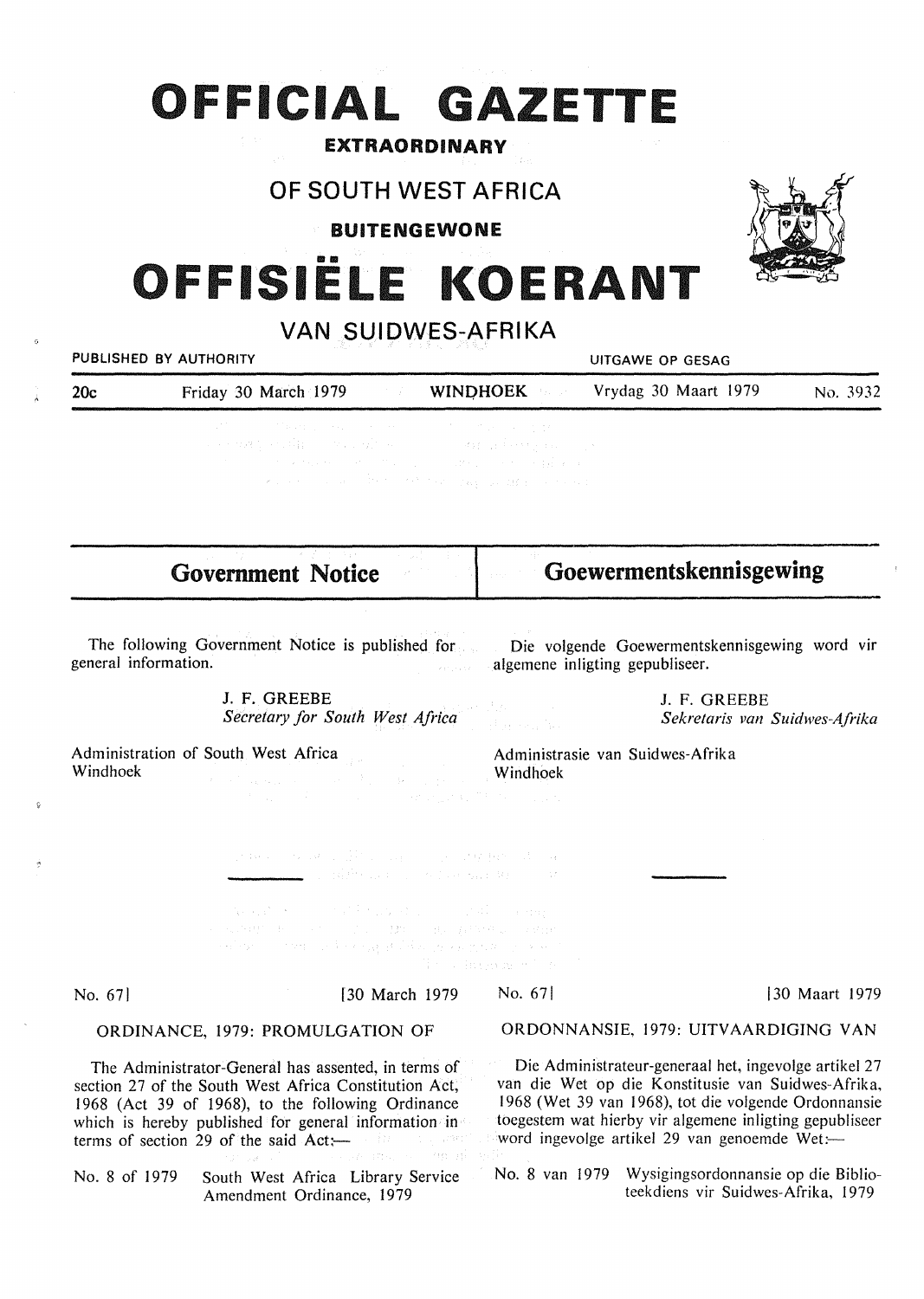**No. 8 of 1979** 

#### SOUTH WEST AFRICA LIBRARY SER VICE AMENDMENT ORDINANCE, 1979

*(Assented to 22 March 1979) (English text signed by the Administrator-General) (Date of commencement to be published - see sec. 10)* a mag

5. RUZ XI

## ORDINANCE

To amend the South West Africa Library Service Ordinance, 1968, so as to rectify certain references; to provide for the payment of registration, subscription and other fees; to provide for the use of library facilities provided for whites by pupils, who are not whites, of certain schools; and to provide for incidental matters.

BE IT **ORDAINED** by the Legislative Assembly for the Territory of South West Africa, as follows:

**Amendment of section** I of Ordinance 15 of 1968, as amended by section 2 of Ordinance 17 of 1973.

I. Section I of the South West Africa Library Service Ordinance, 1968 (hereinafter referred to as the principal Ordinance), is hereby amended  $-$ 

(a) by the substitution for the definition of "Director" of the following definition:

" 'Director' means the Director of Education referred to in section 5(2) of the Education Ordinance, 1975 (Ordinance 21 of 1975);"; and

(b) by the substition for the definition of "public library" of the following definition:

"'public library' means any library, whether maintained, entirely or partly, by means of subscriptions or otherwise, which provides library facilities to the general public;".

Amendment of section 3 of Ordinance 15 of 1968.

2. The following section is hereby substituted for section 3 of the principal Ordinance:

"Objects of the 3. The objects of the Service shall be to provide library facilities on as large a scale as possible in an efficient manner to the general public.".

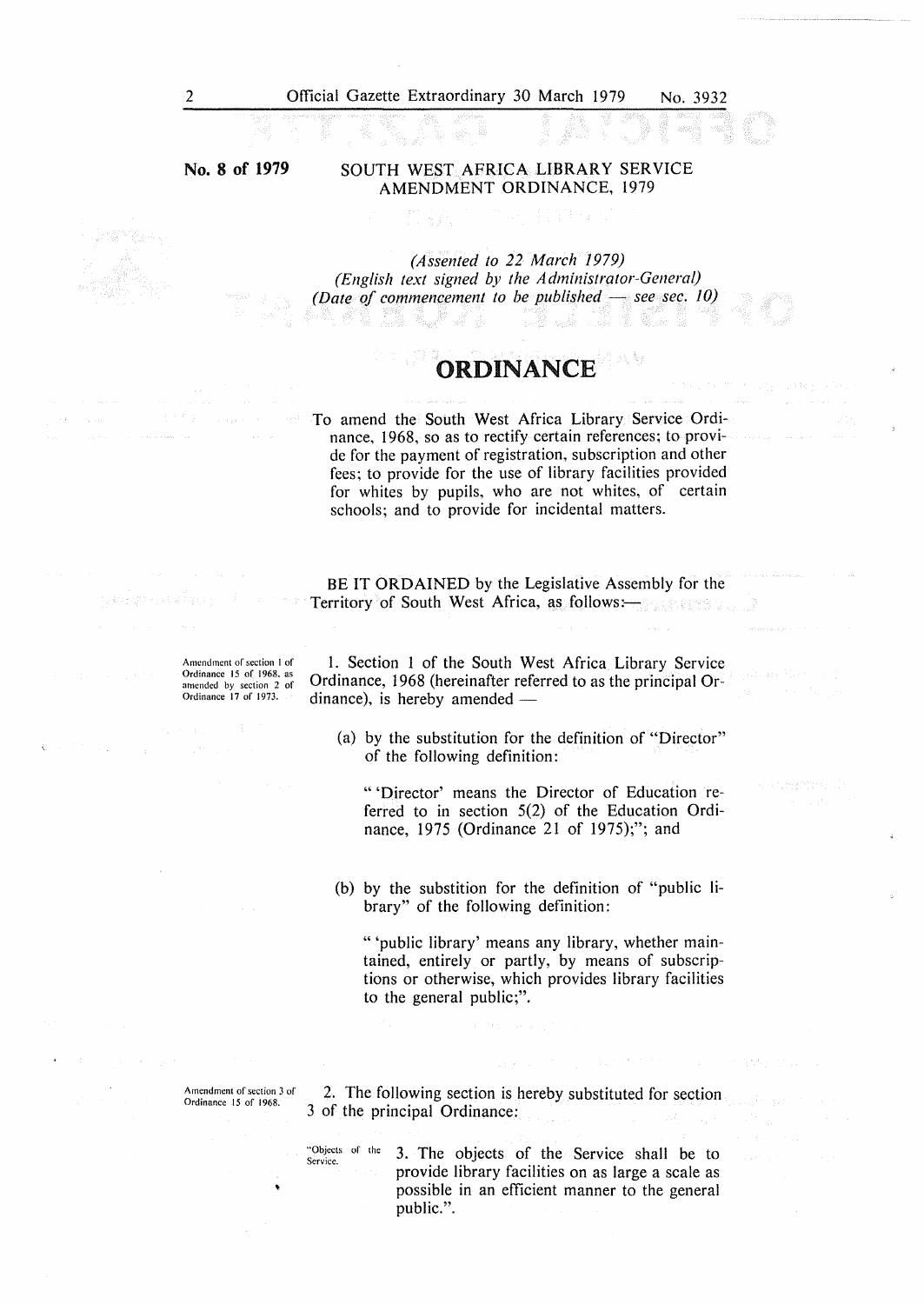#### **WYSIGINGSORDONNANSIE OP DIE BIBLIO-TEEKDIENS VIR SUIDWES-AFRIKA,** 1979

*(Goedgekeur 22 Maart 1979) (Engelse teks deur die Administrateur-generaal onderteken) (Datum van inwerkingtreding afgekondig te word - sien* 

*art. JO)* 

## **ORDONNANSIE**

Tot wysiging van die Ordonnansie op die Biblioteekdiens vir Suidwes-Afrika 1968, ten einde sekere verwysings reg te stel; om voorsiening te maak vir die betaling van registrasie-, lede- en ander gelde; om voorsiening te maak vir die gebruik van biblioteekfasiliteite wat vir blankes voorsien word deur leerlinge, wat nie blankes is nie, van sekere skole; en om voorsiening te maak vir bykomstige aangeleenthede.

Die Wetgewende Vergadering van die Gebied Suidwes-Afrika VERORDEN SOOS VOLG:

I. Artikel I van die Ordonnansie op die Biblioteekdiens vir Suidwes-Afrika 1968 (hieronder die Hoofordonnansie genoem), word hierby gewysig -

(a) deur die woordomskrywing van "Direkteur" deur die volgende woordomskrywing te vervang:

"'Direkteur' die in artikel 5(2) van die Onderwysordonnansie, 1975 (Ordonnansie 21 van 1975), bedoelde Direkteur van Onderwys;"; en

- (b) deur die woordomskrywing van "openbare biblioteek" deur die volgende woordomskrywing te vervang:
	- " 'openbare biblioteek' enige biblioteek, hetsy dit geheel en al of gedeeltelik deur middel van ledegeld, of andersins, in stand gehou word, wat biblioteekfasiliteite aan die algemene publiek voorsien;".

2. Artikel 3 van die Hoofordonnansie word hierby deur die volgende artikel vervang:

Wysiging van artikcl 3 van Ordonnansic 15 van 1968.

"Oogmerke van<br>die Diens,

3. Die oogmerke van die Diens is om biblioteekfasiliteite op so 'n groot skaal as moontlik op doeltreffende wyse aan die algemene publiek beskikbaar te stel.".

Wysiging van artikcl I van Ordonnansic 15 van 1968. soos gcwysig dcur artikcl 2 van Ordonnansie 17 van 1973.

**No. 8 van 1979**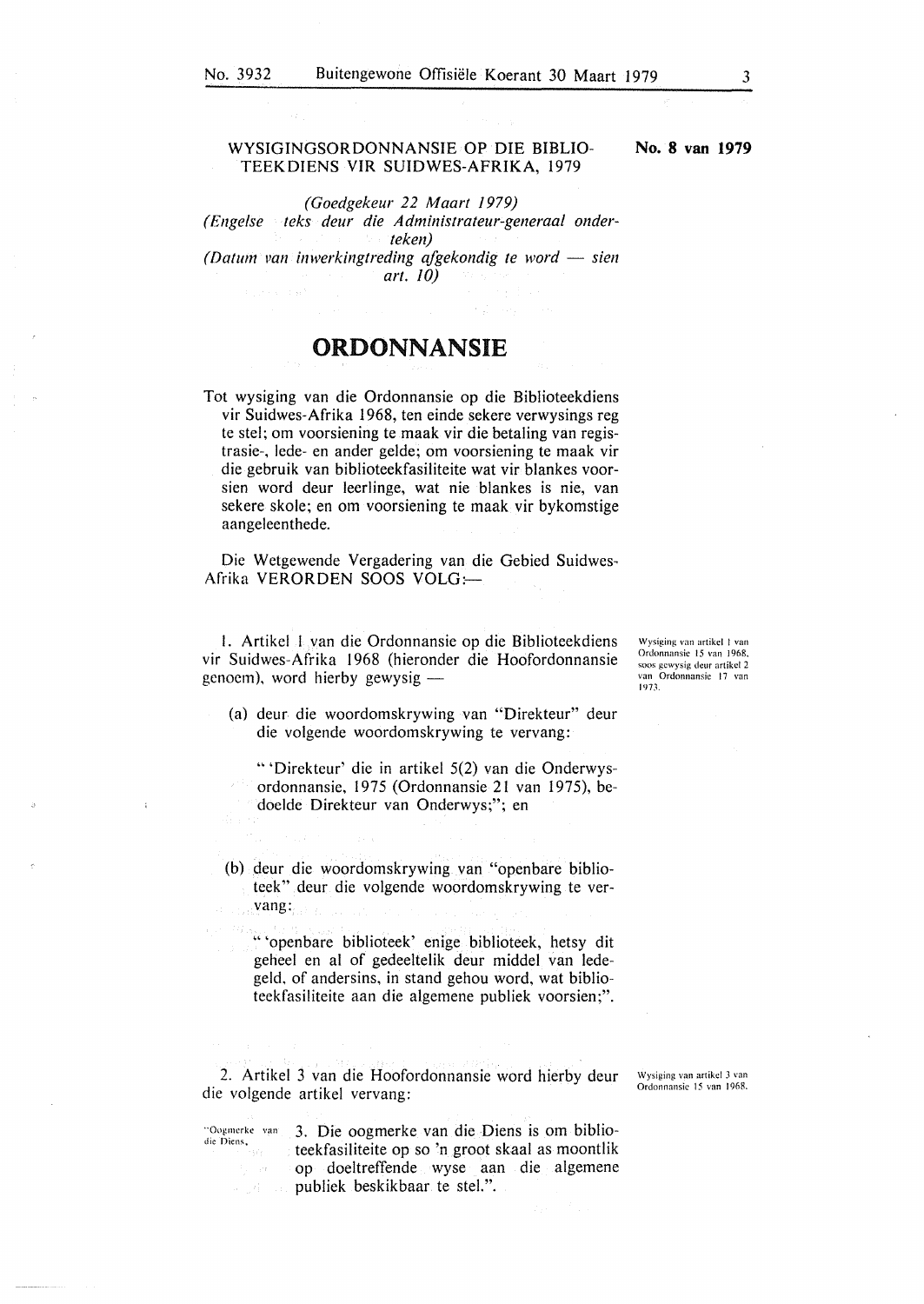**新聞の場合** 

**Amendment of section** *5* **of**  Ordinance 15 of 1968 , as amended by section I of Ordinance 17 of 1973.

**Amendment of section 8 of**  Ordinance 15 of 1968, as amended by section I of Ordinance 17 of 1973.

#### No. 8 of 1979 SOUTH WEST AFRICA LIBRARY SERVICE **AMENDMENT ORDINANCE,** 1979

3. Section 5 of the principal Ordinance is hereby amended by the substitution for paragraph  $(d)$  of the following paragraph:

"(d) admit any person who is unable readily to make use of the services of any public library, to the Service as a member in the manner and against payment of the registration, subscription and other fees prescribed by regulation and on the other conditions which he determines in each case;".

4. Section 8 of the principal Ordinance is hereby amend $ed -$ 

- (a) by the substitution for paragraph (a) of subsection (1) of the following paragraph:
	- "(a) the Deputy Director of the Department of Education referred to in section  $5(1)$  of the Education Ordinance, 1975 (Ordinance 21 of 1975);"; and
- (b) by the substitution, in the Afrikaans text, for paragraph (c) of subsection (I) of the following paragraph:
	- "(c) die senior administratiewe beampte in die in paragraaf (a) bedoelde Onderwysdepartement;".

5. Section 13 of the principal Ordinance is hereby amended by the substitution for subsection (1) of the following subsection:

"( 1) If in the opinion of the Executive Committee a local authority whose area has a population of not less than ten thousand white persons is able to maintain a public library service, it may in consultation with or at the request of any such local authority by notice in the *Official Gazette* declare the area under the control of the local authority to be an urban library area, and such local authority shall thereupon, unless it has already instituted a public library service, institute and maintain such a service within a period determined by the Executive Committee in that notice.".

6. Section 14 of the principal Ordinance is hereby amended by the substitution for subsection (1) of the following subsection:

 $''(1)$  Subject to the provisions of section 15 the Executive Committee may, out of moneys voted for the purpose by the Legislative Assembly, grant to the local authority in an urban library area an annual subsidy for the maintenance of a public library service by the local authority.".

**Amendment of section 13**  of Ordinance 15 of 1968, as **amended by section J of**  Ordinance 17 of 1973.

Amendment of section 14 of Ordinance 15 of 1968, as amended by section I of Ordinance 17 of 1973.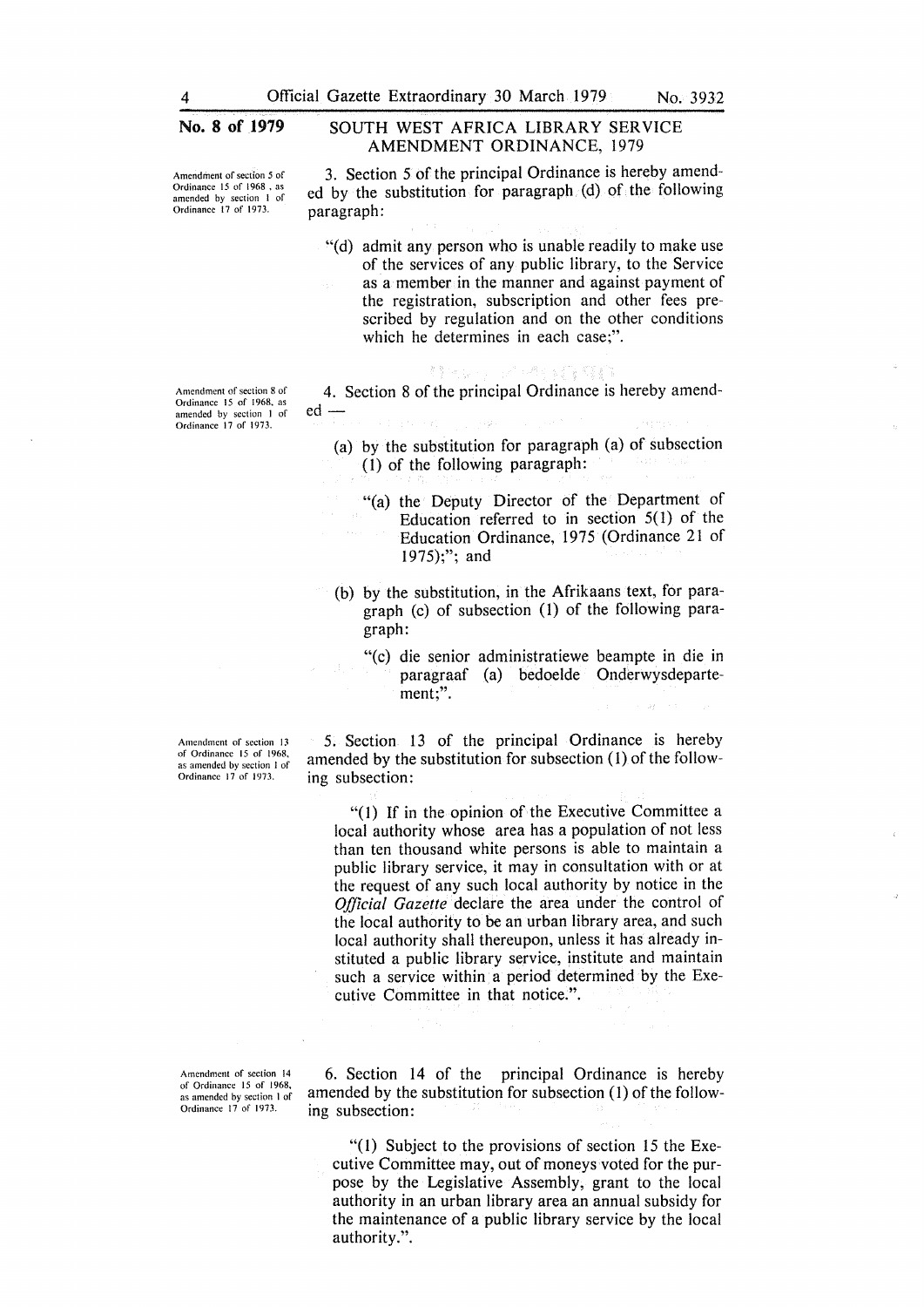#### **WYSIGINGSORDONNANSIE OP DIE BIBLIO-TEEKDIENS VIR SUIDWES-AFRIKA,** 1979

3. Artikel 5 van die Hoofordonnansie word hierby gewysig deur paragraaf (d) deur die volgende paragraaf te vervang:

"(d) enige persoon wat nie in staat is om geredelik van die dienste van 'n openbare biblioteek gebruik te maak nie, tot die Diens as lid toelaat op die wyse en teen betaling van die registrasie-, lede- en ander  $\therefore$  gelde by regulasie voorgeskryf en op die ander voorwaardes wat hy in iedere geval bepaal;".

- 4. Artikel 8 van die Hoofordonnansie word hierby ge $wysig -$ 
	- (a) deur paragraaf (a) van subartikel (1) deur die volgende paragraaf te vervang:
		- "(a) die Adjunk-Direkteur van die in artikel 5(1) van die Onderwysordonnansie, 1975 (Ordonnansie 21 van 1975), bedoelde Onderwysdepartement;"; en
	- (b) deur paragraaf (c) van subartikel (1) deur die volgende paragraaf te ·vervang:
	-

y bos

"(c) die senior administratiewe beampte in die in paragraaf (a) bedoelde Onderwysdepartement;".

5. Artikel 13 van die Hoofordonnansie word hierby gewysig deur subartikel (1) deur die volgende subartikel te vervang:

"(1) Indien na die oordeel van die Uitvoerende Komitee 'n plaaslike bestuur met 'n bevolking van minstcns ticnduisend blanke persone, in staat is om 'n opcnbare biblioteekdiens in stand te hou, kan hy in oorleg met of op versoek van so 'n plaaslikc bestuur die gebied onder beheer van die plaaslike bestuur by kennisgewing in die Offisiële Koerant tot 'n stedelike bibliotcekgcbied verklaar en so 'n plaaslike bestuur moet daarna. tensy hy reeds 'n openbare biblioteekdiens ingestel het. binne 'n tydperk deur die Uitvoerende Komitee in daardic kennisgewing bepaal, so 'n diens instel en in stand hou.".

6. Artikel 14 van die Hoofordonnansie word hierby gewysig deur subartikel (1) deur die volgende subartikel te vervang:

"(I) Behoudens die bepalings van artikel 15 kan die Uitvoerende Komitee uit gelde vir die doel deur die Wetgewende Vergadering bewillig, aan die plaaslike bestuur in 'n stedelike biblioteekgebied 'n jaarlikse subsidie toeken vir die instandhouding van 'n openbare biblioteekdiens deur die plaaslike bestuur.".

Wysiging van artikcl 14 van Ordonnansic 15 van 1968. soos gcwysig dcur artikcl I van Ordonnansic 17 van 1973.

Wysiging van artikel 13 van Ordonnansic 15 van 1968. soos gewysig deur<br>artikel 1 van Ordonnansie 17 van 1973.

Wysiging van artikcl 8 van Ordonnansic 15 van 1968. soos gewysig deur artikel 1 van Ordonnansic 17 van 197.1.

Wysiging van artikcl *5* van Ordonnansie 15 van I 968. soos gcwysig deur artikcl I van Ordonnansie 17 van

1973.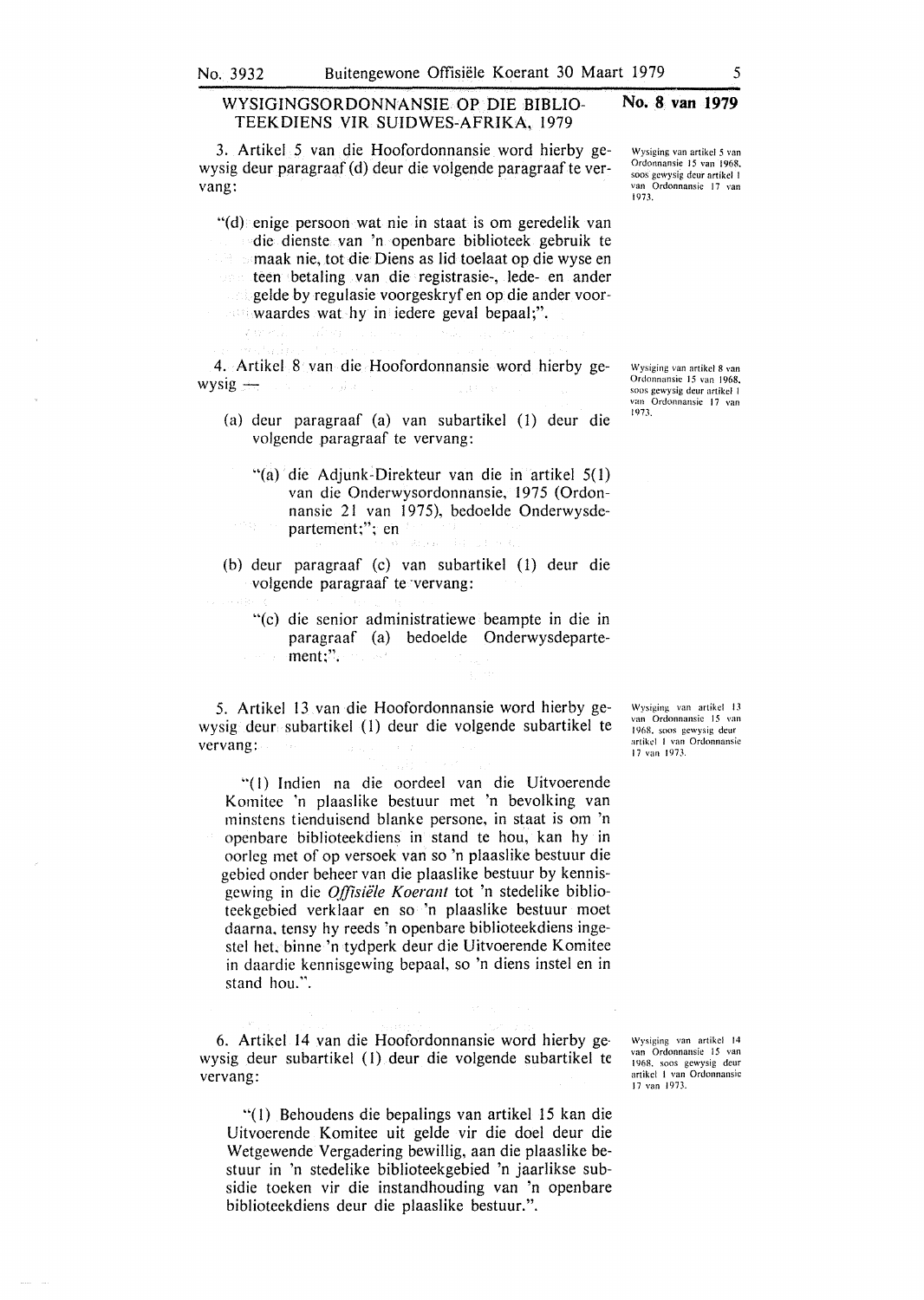#### No. 8 of 1979 SOUTH WEST AFRICA LIBRARY SERVICE AMENDMENT ORDINANCE, 1979

Amendment of section 19 of Ordinance 15 of 1968.

7. Section 19 of the principal Ordinance is hereby amended by the addition of the following proviso:

"Provided that if any educational institution which is registered, or receives financial support, or is registered and receives financial support, in terms of the Education Ordinance, 1975 (Ordinance 21 of 1975), and to which pupils who are not whites have been admitted with the prior approval of the Executive Committee, is admitted to the Service or any public library as a member, all pupils of such educational institution may, on such conditions as may be prescribed by regulation, make use of the library facilities so provided for whites.".

 $\sim$   $\sim$ 

Substitution of section 20 of Ordinance 15 or 1968.

 $\epsilon_{\rm{eff}}$  .

8. The following section is hereby substituted for section 20 of the principal Ordinance:

"Regulations. 20. The Executive Committee may promulgate regulations in respect of -

> (a) any matter which shall or may be prescribed or determined under any provision of this ordinance;

> (b) registration, subscription and other fees; and

> (c) all matters in general, which it considers necessary or advisable to prescribe in order that the objects of this ordinance may be attained.".

Substitution of long title of Ordinance 15 of 1968.

9. The following long title is hereby substituted for the long title of the principal Ordinance:

"To provide for the provision, on as large a scale as possible, of library facilities to the public; for the institution for that purpose of a library service for South West Africa and for matters incidental thereto.".

Short title and commencement.

10. (I) This Ordinance shall be called the South West Africa Library Service Amendment Ordinance, 1979, and shall come into operation on a date to be determined by the Executive Committee and published by notice in the *Official Gazette.* 

(2) Different dates may be determined in terms of subsection (1) in respect of different provisions of this Ordinance.

Special Stage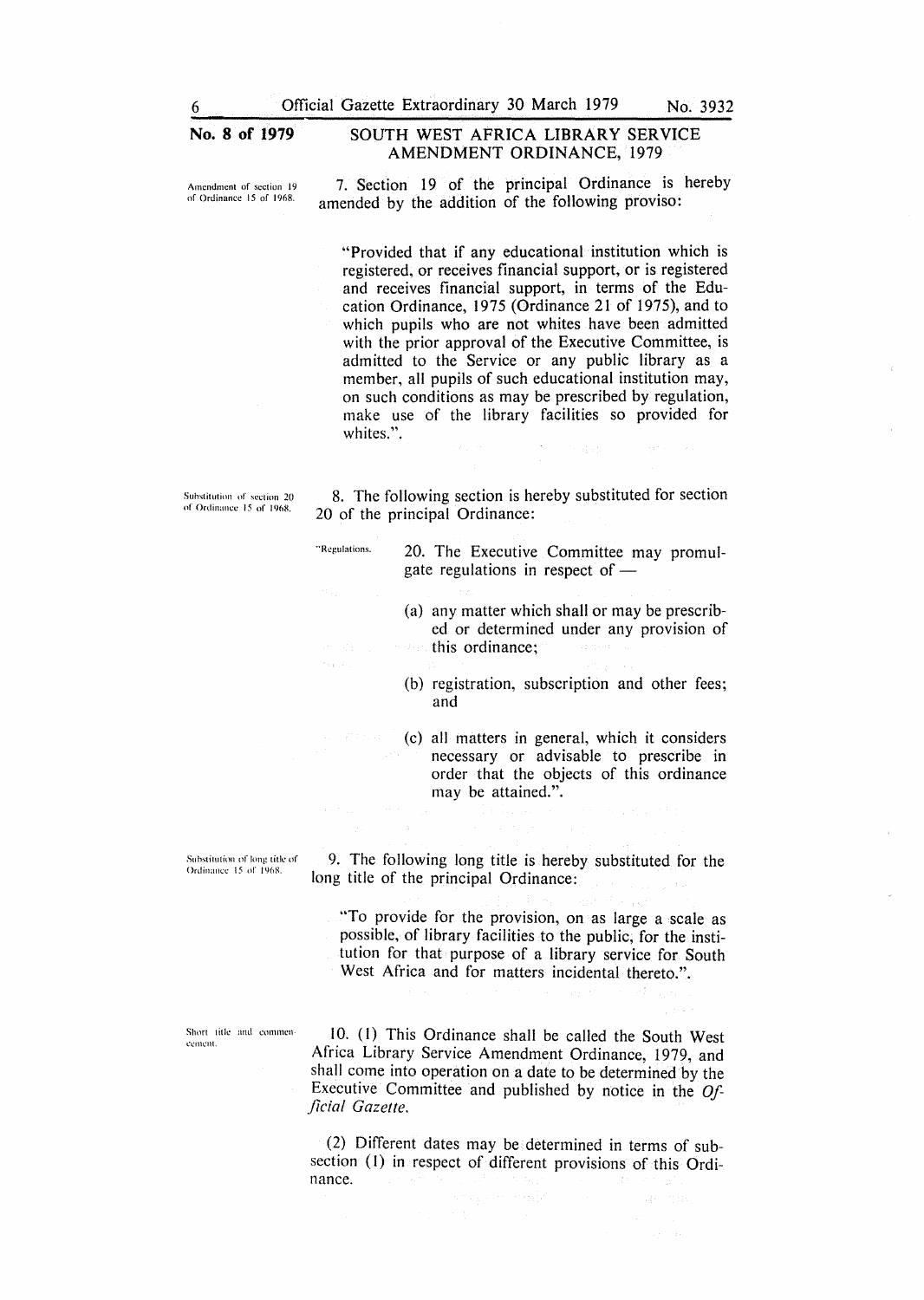#### WYSIGINGSORDONNANSIE OP DIE BIBLIO-TEEKDIENS VIR SUIDWES-AFRIKA, 1979 **No. 8 van 1979**

7. Artikel 19 van die Hoofordonnansie word hierby gewysig deur die volgende voorbehoudsbepaling daarby te voeg:

"Met dien verstande dat indien 'n onderwysinrigting wat ooreenkomstig die Onderwysordonnansie, 1975 (Ordonnansie 21 van 1975), geregistreer is of geldelik ondersteun word of geregistreer is en geldelik ondersteun word, en waartoe leerlinge wat nie blankes is nie met die voorafverkree goedkeuring van die Uitvoerende Komitee toegelaat is, tot die Diens of enige openbare biblioteek as lid toegelaat word, alle leerlinge van sodanige onderwysinrigting van die biblioteekfasiliteite wat aldus vir blankes voorsien word, gebruik mag maak op die voorwaardes wat by regulasie voorgeskryf word.".

8. Artikel 20 van die Hoofordonnansie word hierby deur die volgende artikel vervang:

"Regulasics. 20. Die Uitvoerende Komitee kan regulasies uitvaardig met betrekking tot  $-$ 

- (a) enige aangeleentheid wat kragtens enige bepaling van hierdie ordonnansie voorgeskryf of bepaal moet of kan word;
- (b) registrasie-, lede- en ander gelde; en
- (c) in die algemeen, alle aangeleenthede wat hy nodig of raadsaam ag om voor te skryf ten einde die oogmerke van hierdie ordonnansie te bereik.".

9. Die lang titel van die Hoofordonnansie word hierby deur die volgende lang titel vervang:

"Om voorsiening te maak vir die beskikbaarstelling, op so 'n groot skaal as moontlik, van biblioteekfasiliteite aan die publiek, vir die instelling, vir daardie doel, van 'n Biblioteekdiens vir Suidwes-Afrika en vir aangeleenthede wat daarmee in verband staan.".

10. (I) Hierdie Ordonnansie heet die Wysigingsordonnansie op die Biblioteekdiens vir Suidwes-Afrika, 1979, en tree in werking op 'n datum wat deur die Uitvoerende Komitee bepaal en by kennisgewing in die *Offisie'le Koerant*  afgekondig word.

(2) Verskillende datums kan ingevolge subartikel (I) ten opsigte van verskillende bepalings van hierdie Ordonnansie bepaal word.

Vervanging van lang titel van Ordonnansic 15 van 1968.

Kort titcl en inwcrking trcding.

Vcrvnnging van artikcl 20 van Ordonnansie 15 van 1%8,

Wysiging van artikcl 19 van Ordonnansie 15 van 1968.